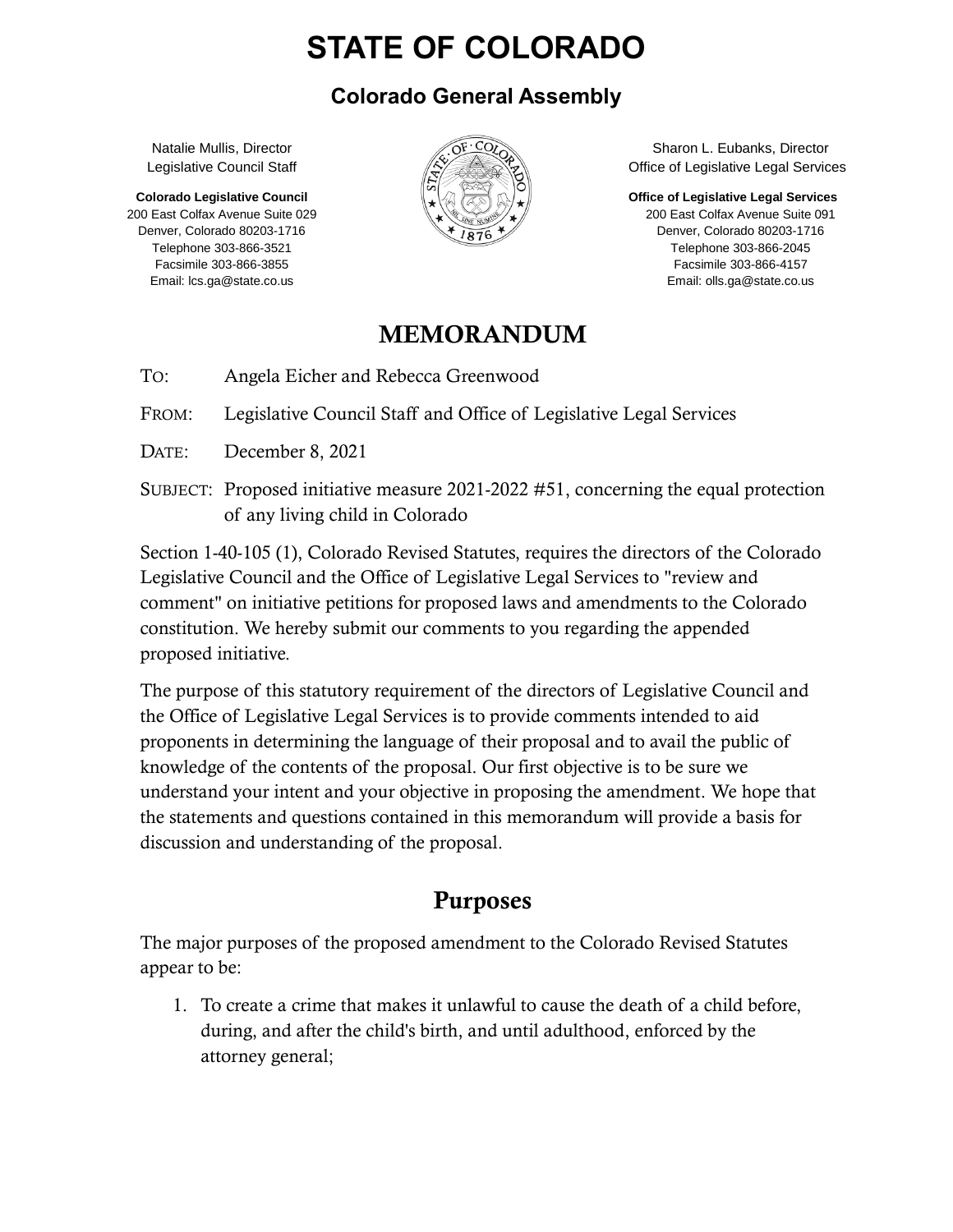- 2. To treat invalid any law that deprives a child before, during, or after birth of the child's constitutional rights and equal protections under the law; and
- 3. To permit any person to bring a civil action against any person who knowingly engages in conduct that aids or abets killing a child before, during, or after birth.

## Substantive Comments and Questions

The substance of the proposed initiative raises the following comments and questions:

- 1. Article V, section 1 (5.5) of the Colorado constitution requires all proposed initiatives to have a single subject. What is the single subject of the proposed initiative?
- 2. The effective date clause states in part "[t]his act takes effect from and after the date of the official declaration of the vote." However, this clause specifies neither that the result of the vote must be approved by the people for it to be effective nor states whom shall officially declare the vote. Would the proponents consider clarifying this clause?
- 3. The United States Supreme Court has recognized a woman's right to an abortion. Do you anticipate that the proposed initiative would conflict with legal precedent?
- 4. Section 18-6-901 (2) of the proposed initiative states in part "… and particular to this initiative paragraph 1." What is the provision intended to be referenced by "this initiative paragraph 1"? Furthermore, if approved by the voters, this will not be an initiative, but a statutory provision. Would the proponents consider changing "this initiative"?
- 5. Section 18-6-902 (1) of the proposed initiative defines "murder" for purposes of proposed initiative's part 9. However, the only use of the term "murder" is when stating that penalties must be equal to "murdering an adult." How does the proposed initiative's definition of murder apply in that context?
- 6. In section 18-6-902 (1) of the proposed initiative, the definition of "murder" includes "the intent to kill." However, the crime created in section 18-6-903 (1) of the proposed initiative states it is unlawful for any person to "intentionally or recklessly cause the death" and, under the penalties section, states that "[a]ny person who intentionally, knowingly, or recklessly causes the death […] will be subject to criminal processes…" Why does murder only require the intent to kill

s:\public\ballot\2021-2022cycle\review and comment memos\2021-2022 #51.docx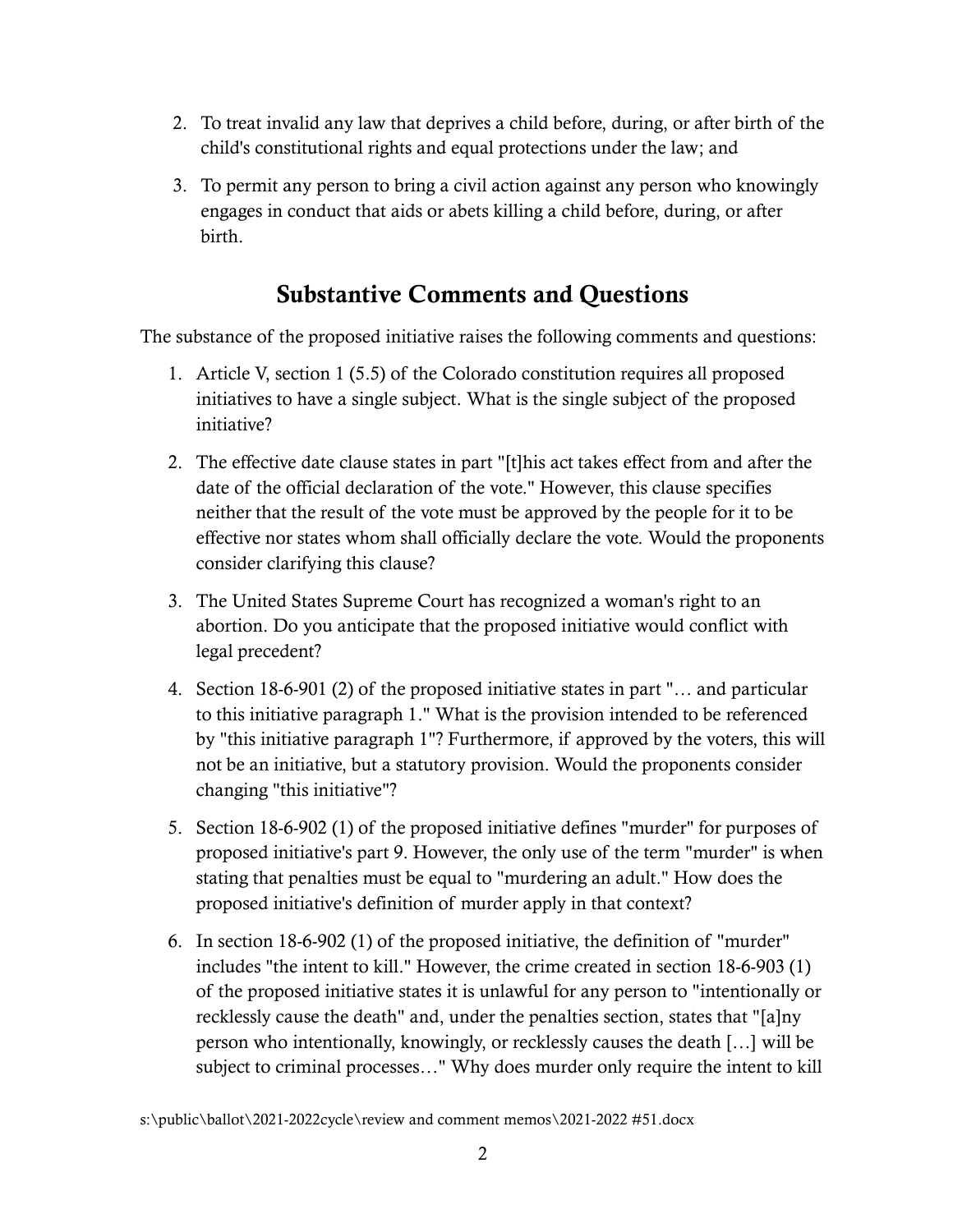and not an actual death? How do these different provisions work together? Would the proponents consider clarifying this in the proposed initiative?

- 7. Section 18-6-902 (2) of the proposed initiative defines "living child" or "children" as "the scientific, biologically defined living human before, during, and after birth until reaching adulthood." What does it mean to be a scientific, biologically defined living human being? Would the proponents consider clarifying this in the proposed initiative?
- 8. Section 18-6-902 (2) of the proposed initiative defines "living child" or "children" as including "until reaching adulthood." Would the proponents consider specifying when one reaches adulthood?
- 9. The provisions in section 18-6-903 (1)(a) to (1)(f) of the proposed initiative appear to be declarations, rather than related to the crime itself. Would the proponents consider moving these provisions outside of the section that defines the crime with the other "declarations of the people" or create a new section for these objectives?
- 10. The proposed initiative states that a person is "subject to criminal processes, prosecution, and penalties equal to that of murdering an adult and with equal considerations and legal defense." Under title 18, there are different classes of homicide, each with different elements that are required to constitute the crime itself. There is overlap between the existing homicide offenses and the new offense. When a person is accused of a homicide offense and the victim is a child, which crime is prosecuted?
- 11. The proposed initiative requires the attorney general of Colorado to direct enforcement. Is the proponents' intent that local law enforcement and district attorneys do not have jurisdiction to investigate, arrest, and prosecute the unlawful conduct created pursuant to section 18-6-903, or does the attorney general have concurrent jurisdiction with local law enforcement and district attorneys?
- 12. The proposed initiative states "[t]he attorney general of Colorado shall direct enforcement and treat as void and of no effect any and all statutes, regulations, treaties, or court rulings that would deprive any living child before, during, or after birth their constitutional rights and equal protections under the law." What is the proponents' intent if a court rules the proposed initiative is unconstitutional?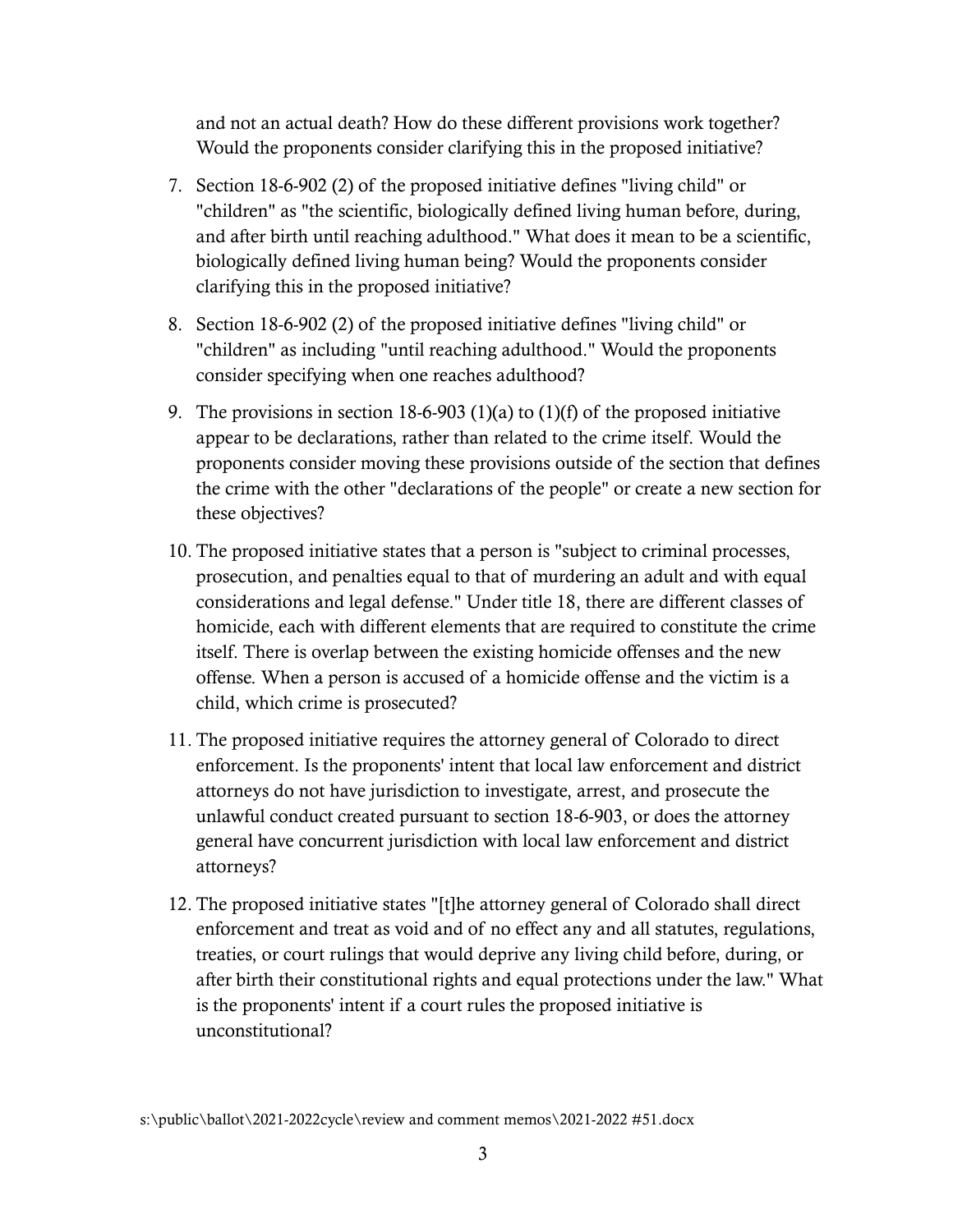- 13. The proposed initiative states "[a]ny person may bring a civil action against any person who knowingly engages in conduct that aids or abets killing a child before, during, or after birth, including payment or reimbursement for killing a child before, during, or after birth." Is the proponents' intent that any person has standing to bring a civil action, regardless of the person's relationship to the child? What permissible damages may a person seek and recover based on the varying relationships to the child?
- 14. Section 12-240-121 of the proposed initiative states "a violation of section 18-6- 903" constitutes "unprofessional conduct." What constitutes "a violation"?
- 15. Section 12-240-125 of the proposed initiative states "[i]f the board finds a licensee committed unprofessional conduct in violation of section 12-240-121 (1)(nn), the board shall suspend the licensee's license indefinitely." What does "suspend indefinitely" mean? Is it revoked? Would the licensee have the opportunity to renew it at a future time?

## Technical Comments

The following comments address technical issues raised by the form of the proposed initiative. These comments will be read aloud at the public meeting only if the proponents so request. You will have the opportunity to ask questions about these comments at the review and comment meeting. Please consider revising the proposed initiative as suggested below.

1. Amending clauses should be in lowercase type. For example, the amending clauses should be stylized accordingly:

SECTION 1. In Colorado Revised Statutes, add part 9 to article 6 of title 18 as follows:

2. The Colorado Revised Statutes are divided into sections, and each section may contain subsections, paragraphs, subparagraphs, and sub-subparagraphs as follows:

#### X-X-XXXX. Headnote. (1) Subsection.

- (a) Paragraph
- (I) Subparagraph
- (A) Sub-subparagraph
- (B) Sub-subparagraph

s:\public\ballot\2021-2022cycle\review and comment memos\2021-2022 #51.docx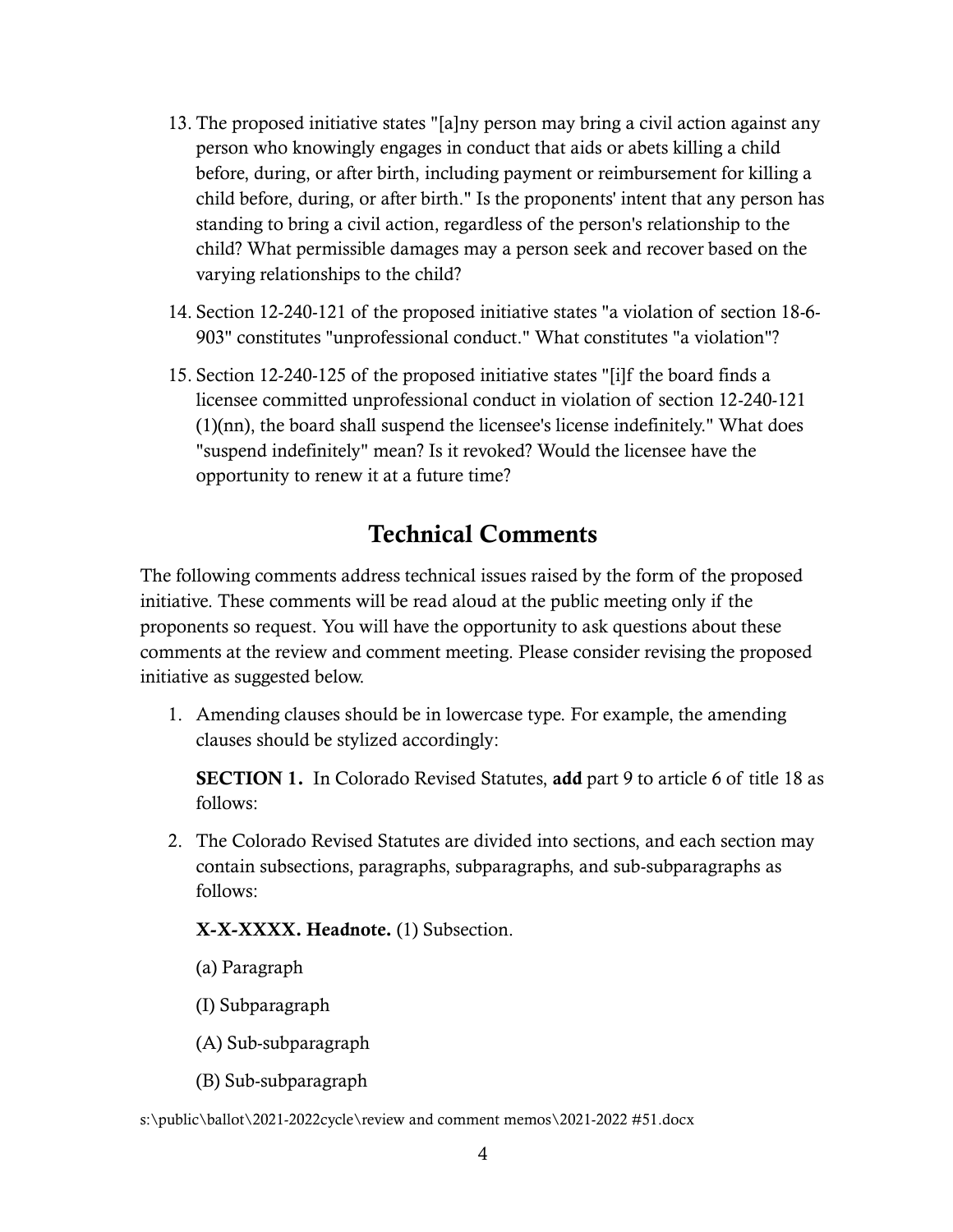- (II) Subparagraph
- (b) Paragraph
- (2) Subsection
- (3) Subsection
- 3. It is common drafting practice to use "United States constitution" and "state constitution."
- 4. It is standard drafting practice to use the following format when referencing a provision of a constitution: "section \_\_\_ of article \_\_\_ of the \_\_\_ constitution."
- 5. It is standard drafting practice to use the following format for internal references within a section: "subsection (1) of this section."
- 6. In the introductory portion to a definitions section, it is common drafting practice to write "[a]s used in this \_\_\_\_\_, unless the context otherwise requires:"
- 7. It is standard drafting practice to use SMALL CAPITAL LETTERS [rather than ALL CAPS] to show the language being added to and stricken type, which appears as stricken type, to show language being removed from the Colorado constitution or the Colorado Revised Statutes.
- 8. Section 18-6-902 (2) of the proposed initiative states "'Living child' or 'children' refers to the scientific, biologically defined living human before, during, and after birth until reaching adulthood." It is standard drafting practice to state a term "means" rather than "refers to."
- 9. It is standard drafting practice to alphabetize the definitions in the definitions section. Would the proponents consider placing the definition of "'living child' or 'children'" before the definition of "murder"?
- 10. Section 2 of the proposed initiative adds "a violation of section 18-6-903" to the definition of "unprofessional conduct" as subsection 12-240-121 (1)(nn). It is standard drafting practice to create a new subsection immediately following the last existing provision. Would the proponents consider creating this new provision immediately after section 12-240-121 (1)(gg)?
- 11. Although the text of the proposed initiative should be in small capital letters, use an uppercase letter to indicate capitalization where appropriate. The following should be large-capitalized:
	- a. The first letter of the first word of each sentence;

s:\public\ballot\2021-2022cycle\review and comment memos\2021-2022 #51.docx